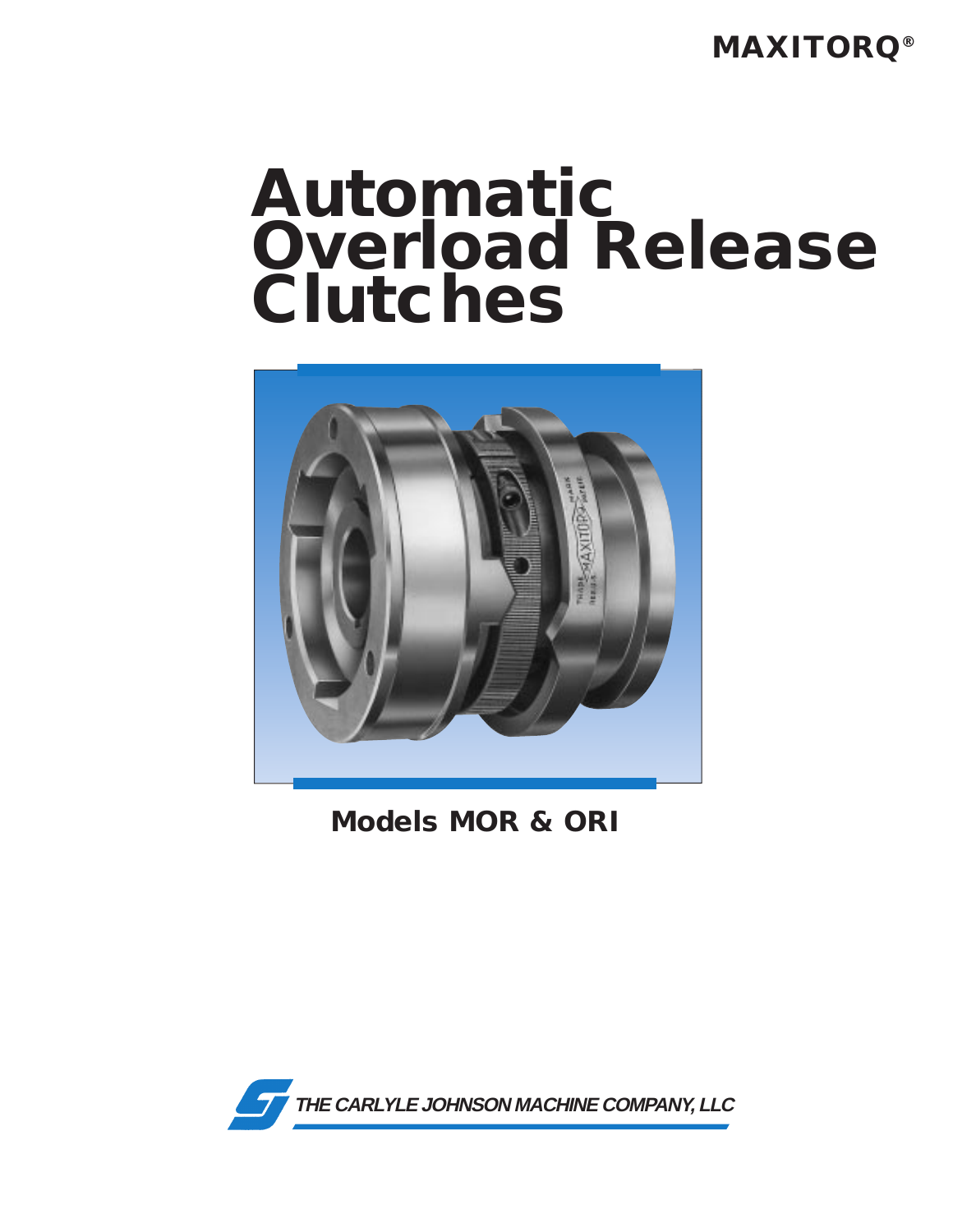## **THE MAXITORQ ADVANTAGES**

- **Dependable, positive safety protection for operators and machines eliminates costly shutdowns.**
- **Recommended for excessive torsional loading due to heavy shock or sudden over normal load.**
- **Automatically disengages no heat or drag in neutral.**
- **Easy on-line adjustment allows for wear compensation and for release settings over a wide range of torque values.**
- **Highest torque in the smallest space.**
- **Easy on-line manual adjustment allows fine tuning of the machine.**
- **Available in single position models offering timer registration.**

#### **SIMPLE, EFFICIENT "BUILT-IN PROTECTION"**

The Carlyle Johnson MAXITORQ Overload Release Clutch is designed to protect a machine and its products against damage resulting from accidental overloading of the mechanism. This type of clutch promises freedom from costly shutdowns, resulting in substantial savings to the user.

When overload occurs, the clutch automatically disengages, preventing damage to the machine. When the jammed condition has been cleared, the clutch can be reengaged and the machine is again in operation.

The overload release clutch is specifically recommended for applications where the nature of the overload will be a heavy shock, or a suddenly applied load of a magnitude substantially greater than the normal driving load. In the disengaged position, the discs are "free floating" resulting in positive neutral with a minimum of torque 1% of rated torque being transmitted with no ratcheting. Typical applications include Packaging Machinery, Glass Bottle Making, Textile Machines, Hand Wheel Release, Bookbinding Machines, Bottle Filling and Labeling Equipment, and Conveyor Lines.

#### **COMPLETE OVERLOAD RELEASE PACKAGE**

Carlyle Johnson can furnish the overload release clutch with ring type drive cup and hub adapters as a complete package designed for your application.

Overload release-type driving ring cup connects the overload release clutch with either the driven or driving member.

All working surfaces of the ring cups are heattreated. Because of the unusual cam construction, it is recommended that we furnish overload release-type



**MOR STANDARD CAMS**

**ORI INVERTED CAM TYPE**  For single registration enabling registering two shafts to a specific relationship.



driving ring cups as well as the clutch. The hub or cut-off coupling type adapter is furnished by the user, or is available through the factory to suit installation requirements.

### **SHIFTERS**

Special overload release shifters are available for clutch sizes 20 through 26. Shoes and studs are available for all sizes including 27 and 28 for riveting into shifter yokes designed by the customer. The user can, if desired, incorporate a limit switch in the power input line. This switch is operated in conjunction with the clutch shifter sleeve to open the circuit when clutch is released by an overload. MAXITORQ Overload Release Clutches may be used on a continuous shaft, or as a cutoff coupling type for connecting two shafts.

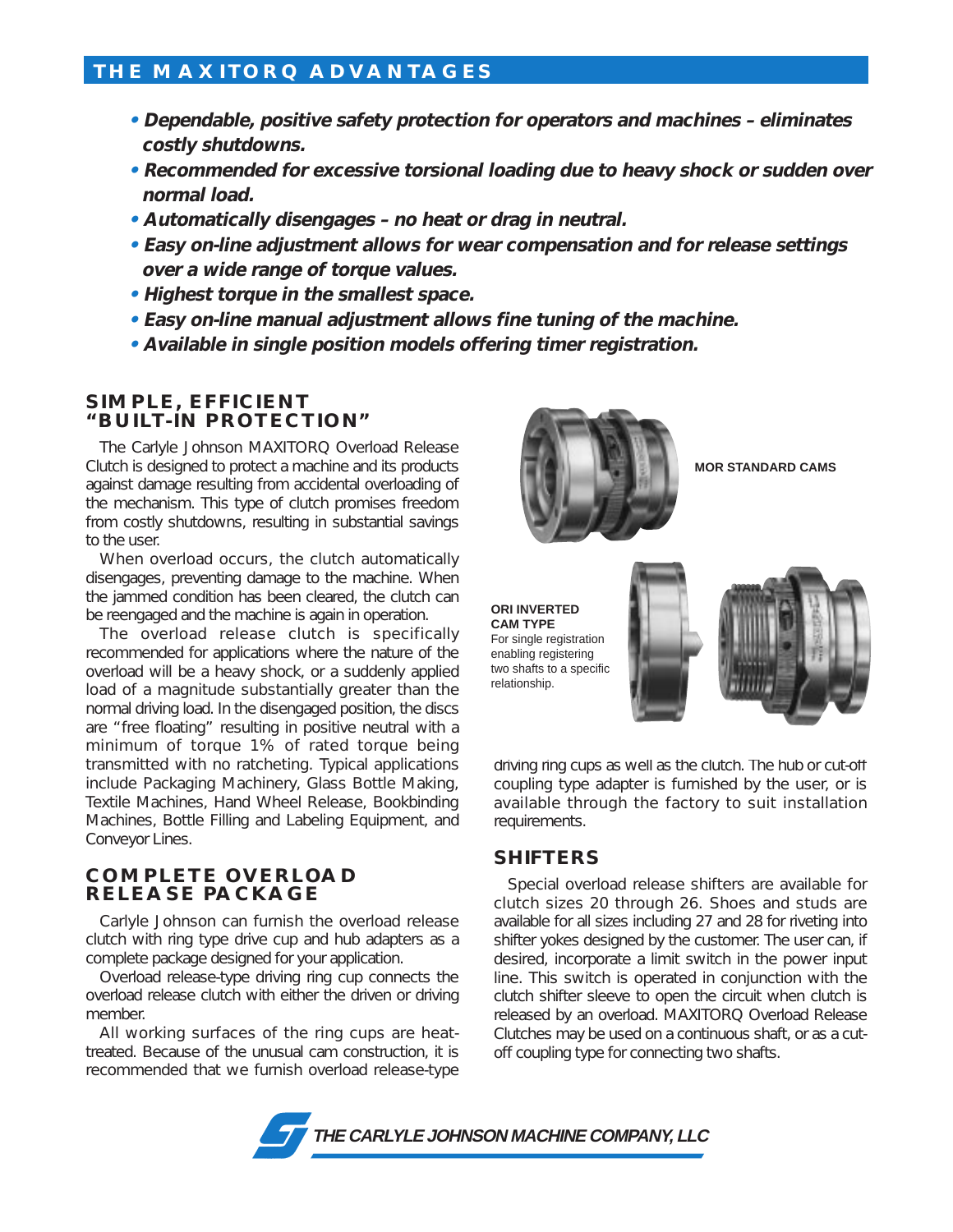## **AUTOMATIC OVERLOAD RELEASE CLUTCHES**

#### **TYPICAL PULLEY TYPE APPLICATION**



The pulley is used to support the ring type driving cup. The clutch is keyed to the shaft and positioned with reference to the pulley. A dardelet self-locking full dog point set screw is provided to secure the clutch position.

#### **TYPICAL CUT-OFF COUPLING APPLICATION**



The hub adapter is keyed and pinned to one shaft. This hub adapter has an internal bronze bearing to align the two shafts. The standard overload release ring cup is piloted on and bolted to the hub adapter. The clutch is keyed to the shaft and positioned with reference to the hub adapter. A dardelet self-locking full dog point set screw is provided to secure the clutch position.

NOTE: MAXITORQ Clutches and brakes as furnished can run dry or in oil. We specifically recommend Series A oils. If high gear loading or worm and wheels are adjacent to the clutch and indicate extreme pressure additives that would reduce clutch torque, please contact the factory for recommendations.

**Overload Release**

clutch size, and serial number.

**REPLACEMENT PARTS**

Every MAXITORQ clutch, brake, or torque limiter is designed to permit rapid, easy replacement of normal wear parts, without the use of special tools. Parts may be obtained for any MAXITORQ product by specifying the part number,

**No. 115-1** Locking Plate **No. 106-6** O. R. Ring Type Driving Cup **No. 112** Outer Disc **No. 114** separator Spring **No. 113-1** Inner Disc Balance of Inner and Outer Discs with Separator Springs **No. 105-1** Adjusting Ring **No. 108** Thrust Collar **No. 110** Levers **No. 111** Lever Retaining Ring **No. 104-999** Single Sleeve with Wedges Riveted in **No. 103** Body with Dardelet Set Screw **No. 116 Clutch Parts**